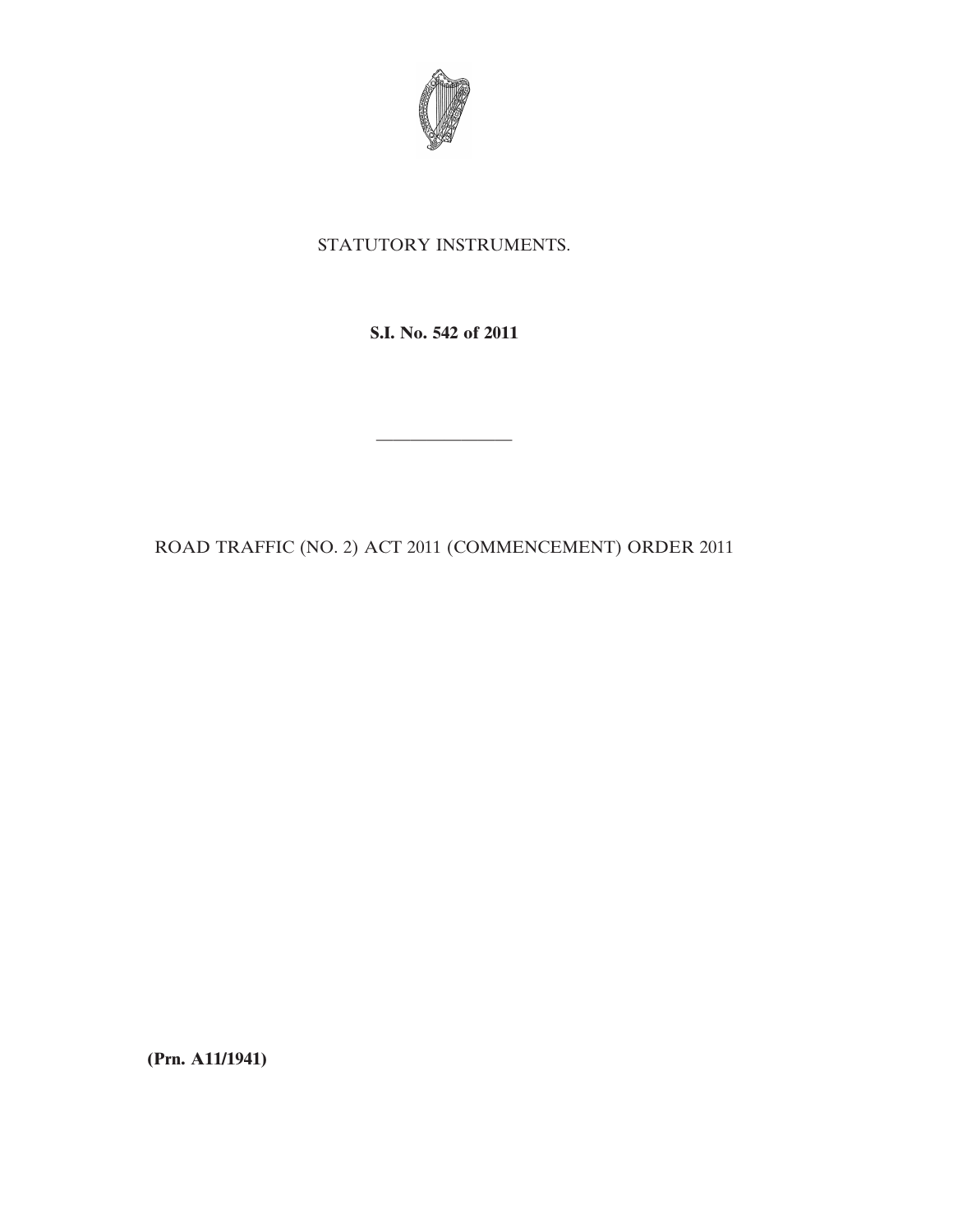ROAD TRAFFIC (NO. 2) ACT 2011 (COMMENCEMENT) ORDER 2011

I, LEO VARADKAR, Minister for Transport, Tourism and Sport, in exercise of the powers conferred on me by section 11(2) of the Road Traffic (No. 2) Act 2011 (No. 28 of 2011), hereby order as follows:

1. This Order may be cited as the Road Traffic (No. 2) Act 2011 (Commencement) Order 2011.

2. The day fixed as the day on which the Road Traffic (No. 2) Act 2011 (No. 28 of 2011) comes into operation is 28 October 2011.



GIVEN under my Official Seal, 27 October 2011.

> LEO VARADKAR, Minister for Transport, Tourism and Sport.

*Notice of the making of this Statutory Instrument was published in "Iris Oifigiúil" of* 1*st November*, 2011.